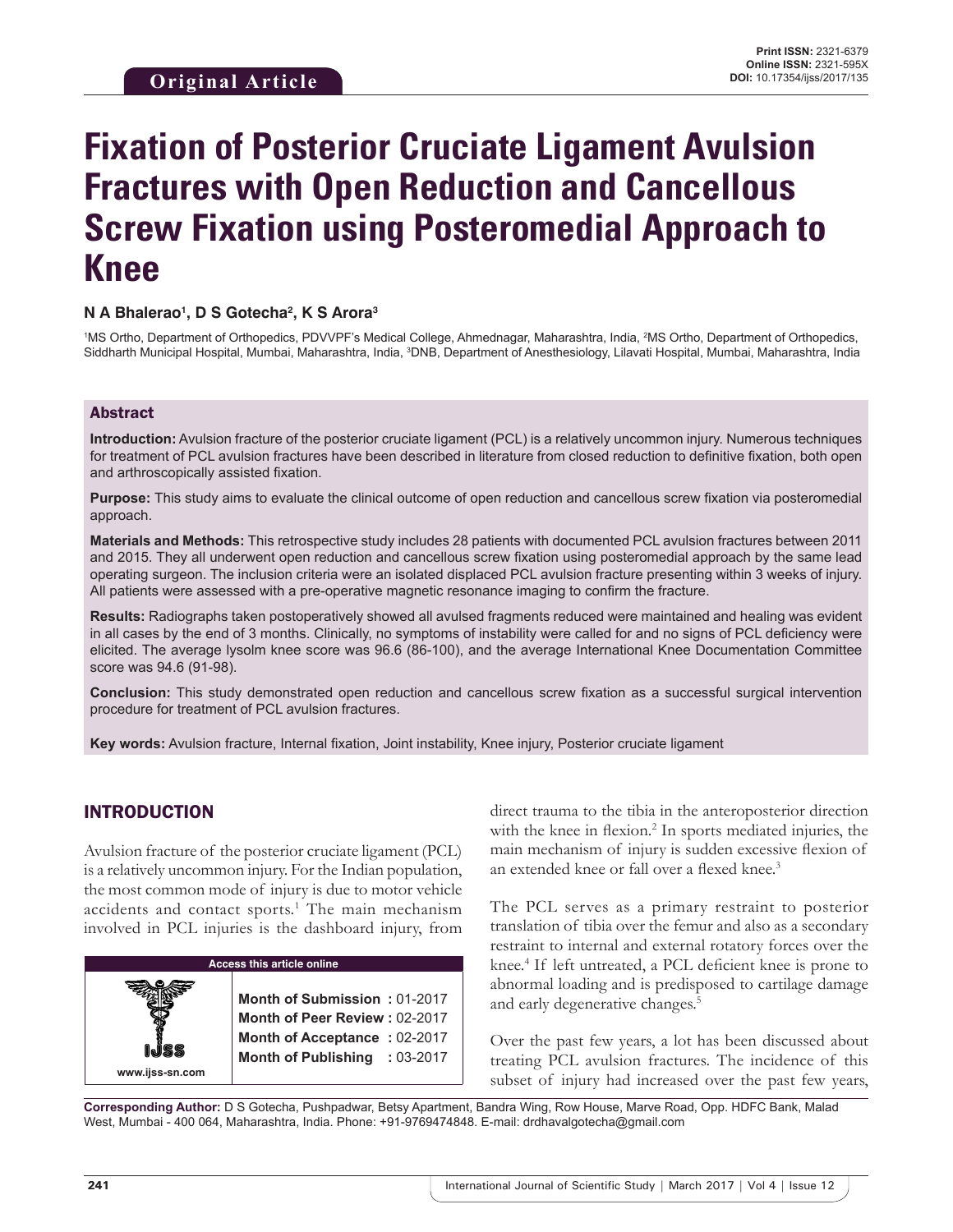partly due to improved diagnostic techniques and increasing awareness of the necessity to treat these fractures.<sup>6</sup> Although conservative management is no longer advocated for PCL avulsion fractures, there is a lot a debate over the favorable choice of surgical fixation technique. While open reduction and screw fixation have been in the forefront for a lot of years, recent advances in arthroscopic techniques have encouraged more surgeons to opt for arthroscopic assisted fixations. Although both techniques have their advantages and disadvantages, it is usually at the discretion of the operating surgeon toward choosing the technique of his choice and comfort. In our study, we have discussed the technique and results of open reduction and cancellous screw fixation of PCL avulsion fractures.

## MATERIALS AND METHODS

The study was conducted from June 2011 to May 2015. 28 patients with PCL avulsion fractures were included in the study. The injury was diagnosed on clinical examination and plain radiographs taken in anteroposterior and lateral views. Magnetic resonance imaging evaluation was done to confirm the diagnosis, to document the size of the avulsed fragment and also to rule out any associated lesions in the affected knee. Those patients presenting within 3 weeks of injury were included in the study. Those cases presenting beyond 3 weeks, or those with multi-ligamentous injuries or those with fractures of the femur or tibia were excluded from the study. All the patients underwent open reduction and screw fixation using 4.5 mm partially threaded cancellous screws.

#### **Surgical Technique**

Spinal anesthesia was administered to all the patients. The procedure was performed in prone position with exsanguination of the lower limb and under tourniquet control. An inverted L-shaped incision taken with a horizontal limb just proximal to the flexion crease of the knee and a vertical limb overlying the medial aspect of the gastrocnemius muscle. Dissection carried to deep facial layer. An interval created between medial head of gastrocnemius and semimembranosus. Posterior joint capsule is reached through this interval via blunt finger dissection. Care is taken to identify and isolate the motor branch of the tibial nerve and the middle geniculate artery. A longitudinal cut in the capsule gives good exposure of the avulsed fragment. At this stage, slight flexion of the knee by keeping a leg roll beneath the ankle helps to improve visualization. The avulsed fragment is identified. The bony bed of the fragment is debrided and freshened. Following this, the bony fragment is reduced on its bed and provisionally fixed with a 2 mm Kirschner wire (K-wire). The position of this K-wire is confirmed under fluoroscopy

and if satisfactory, a 4.5 mm partially threaded cancellous screw with washer is used for definitive fixation of the avulsed fragment. Following this, the position of the screw and the reduction is confirmed with fluoroscopy. Adequate wound wash is given and the wound is then closed in layers. Figures 1-3 illustrate one case example demonstrating the pre-operative lesion, post-operative reduction and intraoperative fluoroscopic images.

#### **Post-operative Management**

Postoperatively, the knee is immobilized in a long knee brace. At the end of 2 weeks, the extension knee brace is converted to a hinged knee brace and partial weight bearing is begun. During the period of immobilization, static quadriceps, hamstring flexion exercises, and straight leg raising exercises are performed. By the end of 4 weeks, full weight bearing is begun. Open chain quadriceps exercises are not initiated until 6 weeks postoperatively. Return to the previous full activities is achieved at the end of 4 months.

# RESULTS

This study included 28 patients, 25 male (90.3%) and 3 female (9.7%), with the mean age of 29.8 years. The right knee was involved in 26 patients (92.8%) whereas the left knee was involved in 2 patients (7.2%). The mechanism of injury was divided into two major categories, road traffic accidents  $(64.3\%)$  and sports injury  $(35.7\%)$ . The mean surgery time was 53.4 min (30-90 min). The mean intraoperative blood loss was 45 ml (30-60 ml). All the patients were followed up within a mean time period of 22 months (18-34 months). The characteristics of all the patients and the results are elaborated in Table 1.

At the end of 3 months, radiographs of the knee taken showed fracture healing in all patients. There were no major complications such as infection, deep vein thrombosis, or neurovascular deficit at 18 months follow-up. Few patients had Grade-I laxity on examination, however no patient had any complains of instability. Pre-operative mean lysolm score was 28.2 (17-40) which had significantly increased postoperatively to 96.6 (86-100). International Knee Documentation Committee score had also increased from a pre-operative mean of 31.6 (25-42) to post-operative mean of 94.6 (91-98).

## **DISCUSSION**

A displaced PCL avulsion fracture leads to instability of the knee and functional compromise.<sup>7</sup> Approaching such a fracture through an open technique ensures clear visualization of the fracture fragment with complete reduction and secure fixation.<sup>8</sup> In this surgical era, there is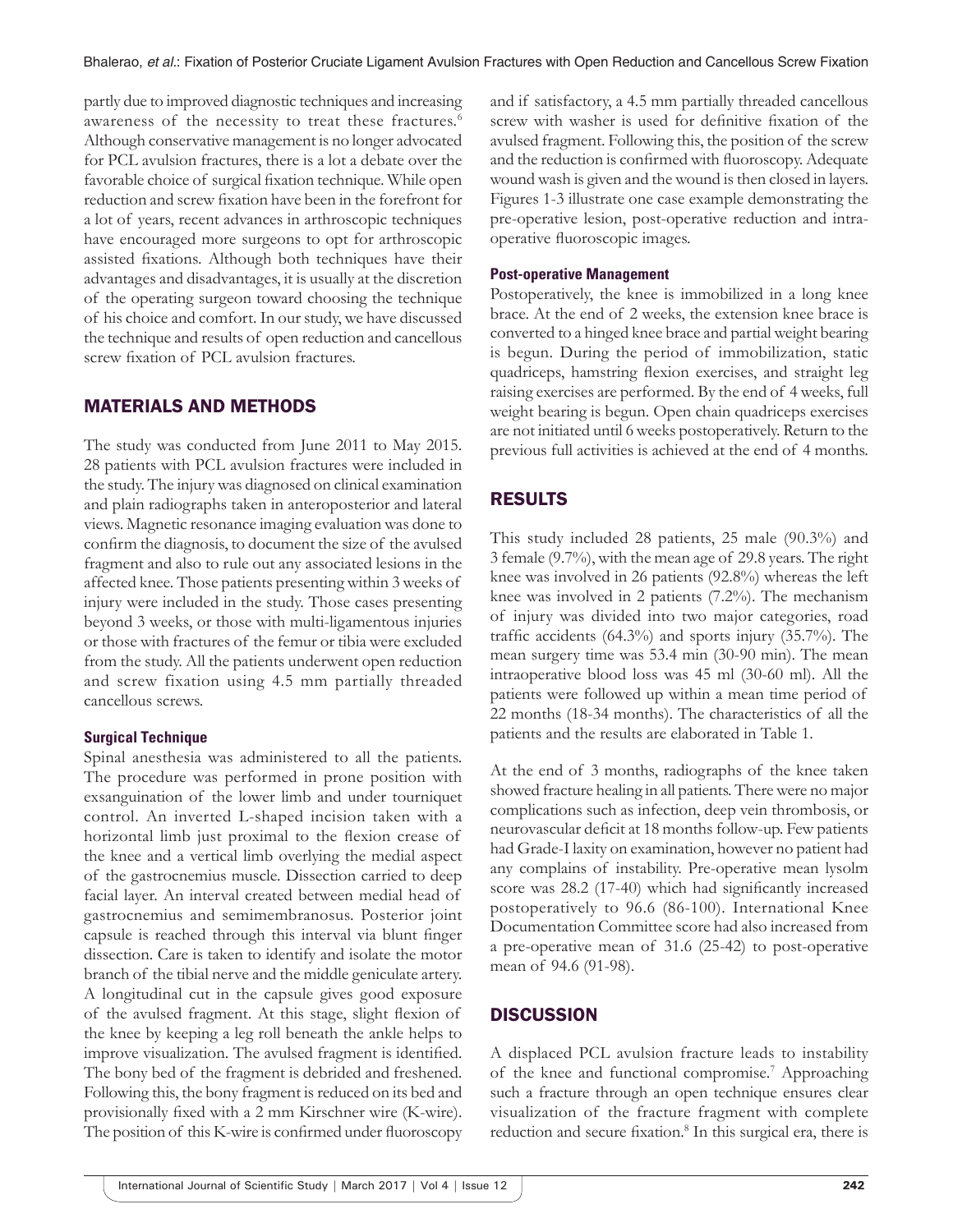Bhalerao, *et al.*: Fixation of Posterior Cruciate Ligament Avulsion Fractures with Open Reduction and Cancellous Screw Fixation

| <b>Table 1: Patient characteristics</b> |             |                            |                           |                                 |                    |                 |             |                      |             |
|-----------------------------------------|-------------|----------------------------|---------------------------|---------------------------------|--------------------|-----------------|-------------|----------------------|-------------|
| Sex/age                                 | <b>Side</b> | <b>Mechanism of injury</b> | Duration of surgery (min) | Intraoperative<br>bleeding (ml) | Follow-up (months) | Lysolm<br>score |             | <b>IKDC</b><br>score |             |
|                                         |             |                            |                           |                                 |                    | Pre             | <b>Post</b> | Pre                  | <b>Post</b> |
| M/21                                    | R           | Road traffic accident      | 35                        | 30                              | 30                 | 28              | 96          | 31                   | 94          |
| M/25                                    | R           | Road traffic accident      | 60                        | 50                              | 34                 | 30              | 98          | 34                   | 92          |
| M/34                                    | R           | Sports injury              | 75                        | 40                              | 32                 | 24              | 100         | 29                   | 96          |
| M/24                                    | R           | Road traffic accident      | 45                        | 50                              | 28                 | 30              | 100         | 41                   | 94          |
| M/27                                    | R           | Road traffic accident      | 40                        | 40                              | 20                 | 25              | 86          | 40                   | 91          |
| M/29                                    | R           | Road traffic accident      | 60                        | 60                              | 25                 | 29              | 100         | 27                   | 98          |
| F/35                                    | R           | Sports injury              | 65                        | 50                              | 20                 | 29              | 100         | 32                   | 94          |
| M/27                                    | R           | Road traffic accident      | 30                        | 40                              | 18                 | 27              | 96          | 41                   | 96          |
| M/36                                    | R           | Road traffic accident      | 35                        | 30                              | 29                 | 17              | 100         | 31                   | 94          |
| M/40                                    | R           | Sports injury              | 40                        | 60                              | 26                 | 22              | 86          | 29                   | 98          |
| M/27                                    | R           | Sports injury              | 45                        | 30                              | 22                 | 30              | 96          | 26                   | 98          |
| M/37                                    | L           | Road traffic accident      | 35                        | 40                              | 24                 | 27              | 88          | 34                   | 98          |
| M/22                                    | R           | Sports injury              | 40                        | 40                              | 20                 | 22              | 100         | 30                   | 92          |
| M/38                                    | R           | Road traffic accident      | 75                        | 60                              | 22                 | 29              | 96          | 21                   | 91          |
| M/28                                    | R           | Sports injury              | 80                        | 40                              | 30                 | 30              | 100         | 30                   | 95          |
| F/33                                    | R           | Road traffic accident      | 90                        | 30                              | 19                 | 21              | 100         | 36                   | 94          |
| M/27                                    | R           | Sports injury              | 45                        | 50                              | 24                 | 26              | 100         | 28                   | 96          |
| M/27                                    | R           | Road traffic accident      | 40                        | 60                              | 22                 | 28              | 90          | 26                   | 93          |
| M/20                                    | R           | Road traffic accident      | 65                        | 40                              | 28                 | 27              | 96          | 42                   | 98          |
| M/31                                    | R           | Road traffic accident      | 85                        | 50                              | 25                 | 36              | 93          | 35                   | 94          |
| M/26                                    | R           | Road traffic accident      | 70                        | 50                              | 24                 | 30              | 100         | 38                   | 92          |
| M/35                                    | R           | Sports injury              | 35                        | 40                              | 20                 | 30              | 98          | 26                   | 94          |
| F/32                                    | R           | Sports injury              | 45                        | 60                              | 28                 | 30              | 100         | 30                   | 96          |
| M/25                                    | R           | Road traffic accident      | 40                        | 50                              | 20                 | 40              | 90          | 34                   | 94          |
| M/41                                    | R           | Sports injury              | 65                        | 30                              | 24                 | 32              | 100         | 28                   | 96          |
| M/27                                    | R           | Road traffic accident      | 60                        | 30                              | 20                 | 38              | 96          | 26                   | 98          |
| M/28                                    | L           | Road traffic accident      | 50                        | 60                              | 21                 | 30              | 100         | 25                   | 91          |
| M/33                                    | R           | Road traffic accident      | 45                        | 50                              | 18                 | 22              | 100         | 35                   | 94          |

IKDC: International Knee Documentation Committee

very little place for conservative management. Conservative management can lead to early degenerative changes, meniscus tears, and chondral damage.<sup>9</sup> In 1975, Meyer had reported poor functional outcomes following conservative management of PCL avulsion fractures. An appropriately done PCL repair/fixation can prevent these complications.<sup>10</sup>

Furthermore, in the recent years, there is more inclination toward arthroscopic techniques for fixation of such avulsed fractures. Although arthroscopy is considered the minimally invasive surgical approach, the surgical technique needs advanced instrumentation, longer duration of surgery, complicated surgical technique, and a long learning curve.<sup>11</sup>

With regard to the open surgical approach, many different fixation methods have been described in literature. In 1997, Seitz *et al.* described fixation with K-wires and with cannulated screws, achieving comparable results.<sup>12</sup> Dhillon *et al.* in 2003 also reported good functional results using cannulated screws in all of their 9 cases with complete fracture healing and no pain at 6 months follow-up.<sup>13</sup> Similarly, Veselko *et al.* in 2003 reported good to excellent functional results using a cannulated screw with washer.<sup>14</sup> In 2011, Fu *et al.* described a surgical technique using anchors along with cannulated screws.15 Chen *et al.* in 2016 described a technique using toothed plate and hollow lag screw. They achieved good functional results with average intraoperative blood loss of 54.3 ml, average surgery time of 65.5 min and average post-operative lysolm score of 93.6.<sup>16</sup>

With the posteromedial open approach, we achieved satisfactory reduction with a mean surgical time of 53.4 min and mean intraoperative blood loss of 45 ml, results being comparable to the arthroscopic technique. Moreover, all patients included in our study were able to resume the previous athletic and strenuous activities at the end of 9months. There are very few reported cases of complications associated with this technique. In 2016, Li *et al.* reported a case of a broken screw post fixation of the PCL avulsion fracture, which leads to the further meniscus and chondral damage.<sup>17</sup> Khatri *et al.* in 2015 reported two of their 27 patients developed arthrofibrosis post fixation.<sup>18</sup> In this study, none of the patients included had any post-operative complications.

# **CONCLUSION**

This study demonstrates that PCL avulsion fractures can be effectively treated using the posteromedial open surgical approach and cancellous screw fixation.